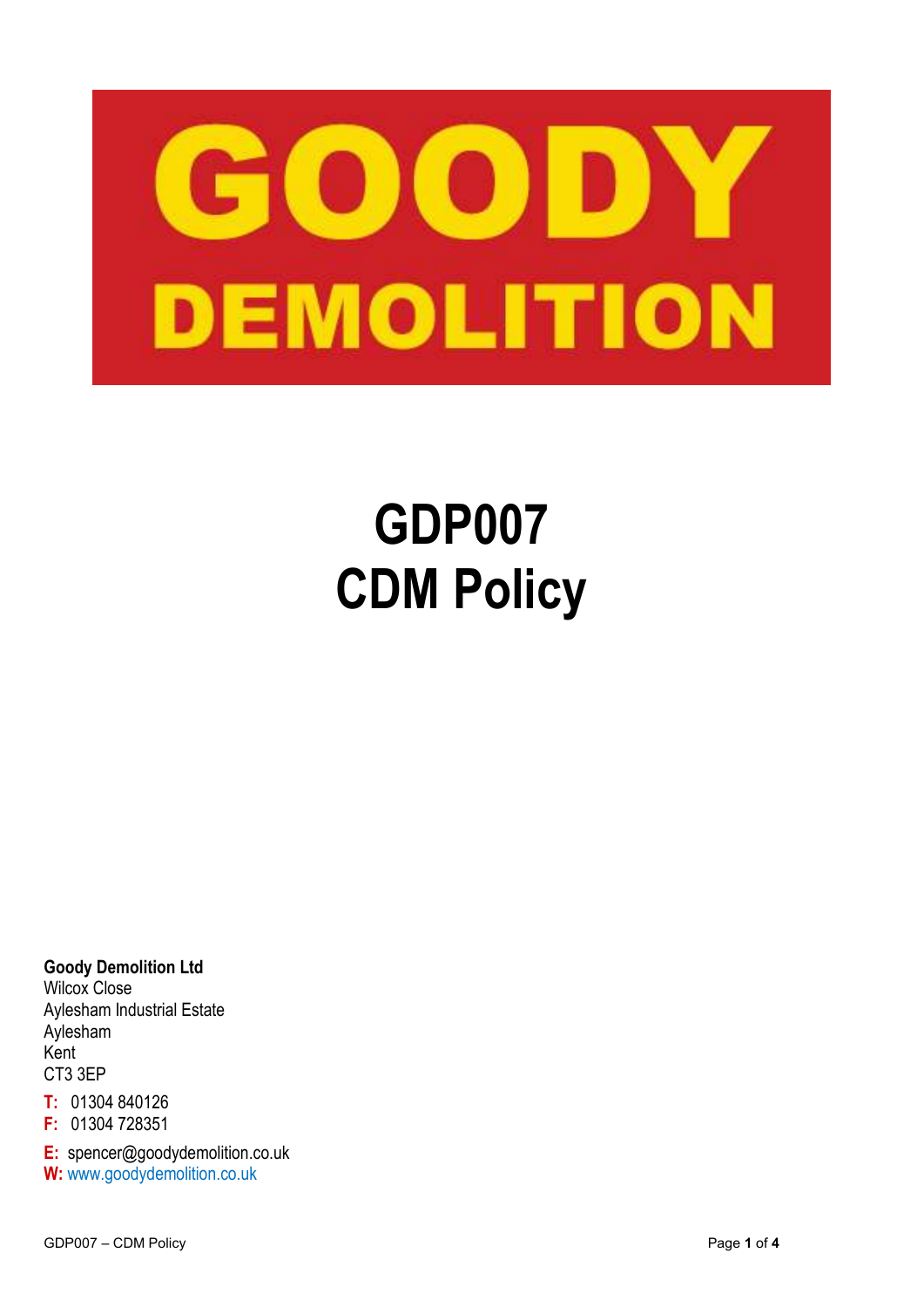# **GOODY DEMOLITION CDM (2015) POLICY**

The following guidance has been set out as the policy on compliance with the Construction Design and Management Regulations (CDM 2015).

**Reviewed:** 20-05-2019

**Date of next review:** 20-05-2020

**Version:** 2

| <b>Issue Number:</b> | Date:          | <b>Comments:</b>       |
|----------------------|----------------|------------------------|
| በበ1                  | 14th July 2017 | CDM 2015 - First Issue |
|                      |                |                        |
|                      |                |                        |
|                      |                |                        |

#### **SCOPE OF CDM REGULATIONS**

The CDM Regulations apply to:

- **all design** work for the purposes of construction
- **all demolition or dismantling** of structures
- construction work taking **longer than 30 days & have more than 20 workers working**
- construction work involving **more than 500 person days**

#### **CDM REGULATIONS ASSIGN DUTIES**

The CDM Regulations are made under the Health and Safety at Work etc Act 1974, so duties are imposed mainly on employers and the self-employed. However, the principal purpose of CDM is to improve co-ordination of health and safety arrangements by the multiple employers commonly involved in construction work. In this context the CDM Regulations assign duties to five key parties who may be organisations or individuals. These are:-

- **Client**  any party for whom construction work is carried out
- **Designer**  any party commercially designing all or part of a structure
- **CDM Principal Designer**  party with overall responsibility for co-ordinating health and safety during design and planning phases of the project
- **Principal contractor** party with overall responsibility for co-ordinating health and safety during the construction phase of the project
- **Contractor** any party commercially carrying out or managing construction work

**Demolition is a dangerous operation involving significant risks and can be undertaken safely only by persons with appropriate knowledge, training and experience. Goody Demolition Ltd's policy is to ensure that our site is managed by suitably qualified professionals with highly trained operatives to carry out our works.**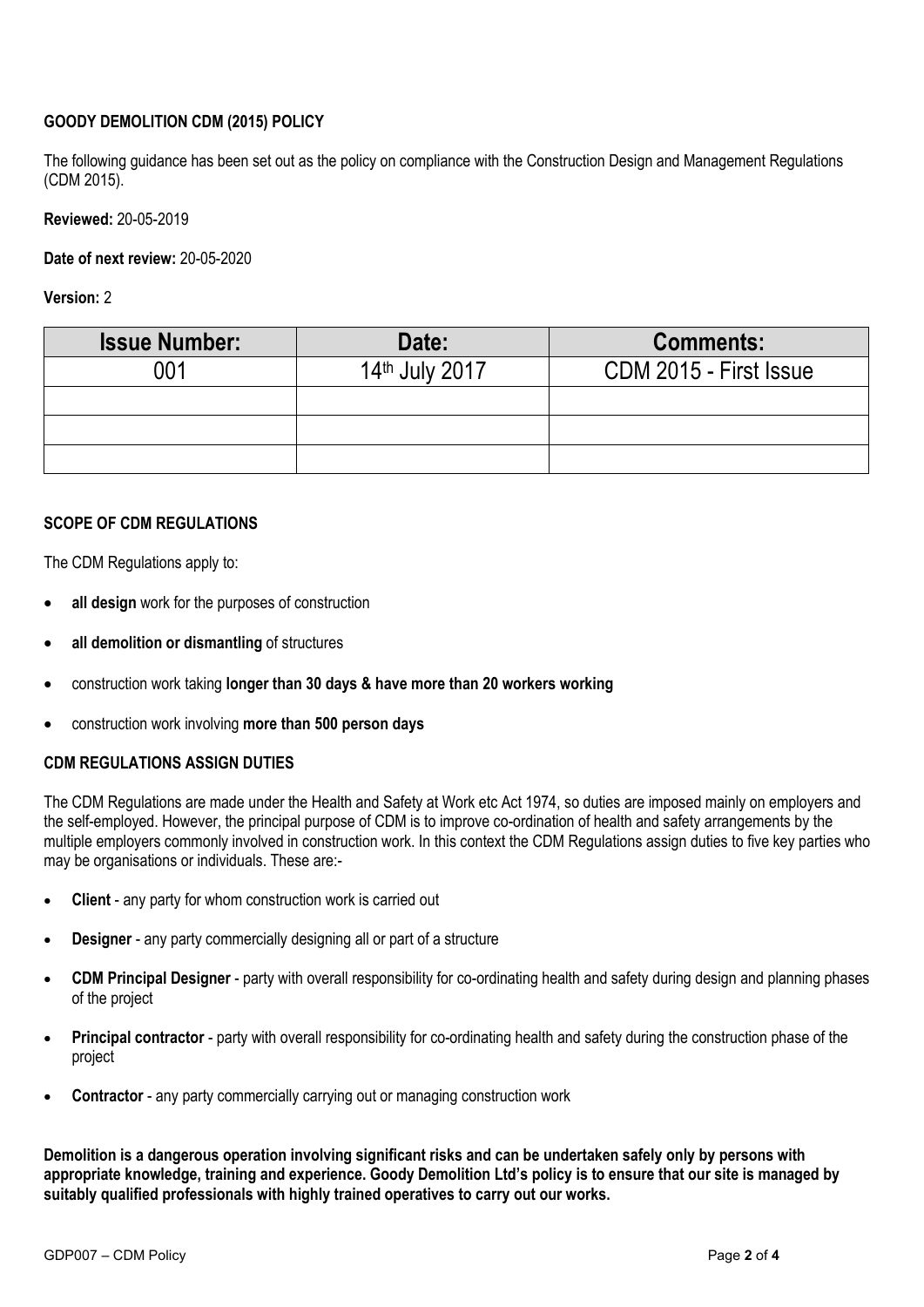### **CLIENT DUTIES**

For any construction project to which CDM applies the client must:

- Appoint a CDM Principal Designer and a principal contractor
- Be satisfied that the appointed parties are competent to undertake these roles
- Be satisfied that any designers or contractors appoint themselves are competent
- Be satisfied that there are sufficient resources to ensure health & safety are allocated by the CDM Principal Designer and Principal **Contractors**
- Ensure that all given information can be reasonably obtained regarding factors influencing health and safety on the project to the CDM Principal Designer
- Ensure that construction does not start until a health and safety plan complying with CDM has been prepared
- Ensure that the health and safety file delivered at the end of the project is kept available for inspection by any person who may need the information for the purposes of health and safety law.

Clients may appoint a *client agent* to undertake most of the duties listed above. They must first satisfy themselves that the agent is competent to perform these duties.

## **DESIGNER DUTIES**

Designers must ensure that:

- Their designs avoid or combat risks to health and safety during construction
- They include adequate information about risks to health and safety
- They co-operate with the CDM Principal Designer and any other designers to ensure health and safety

## **CDM PRINCIPAL DESIGNERDUTIES**

The CDM Principal Designer must:

- Give adequate advice to enable the client to comply with his duties
- Ensure that the project is notified to HSE in accordance with CDM
- Ensure that designers comply with their duties and co-operate with each other where necessary
- Ensure that a health and safety plan is prepared as required by CDM in time to enable the principle contractor to comply with his duties
- Ensure that a health and safety file is prepared and delivered to the client as required by CDM